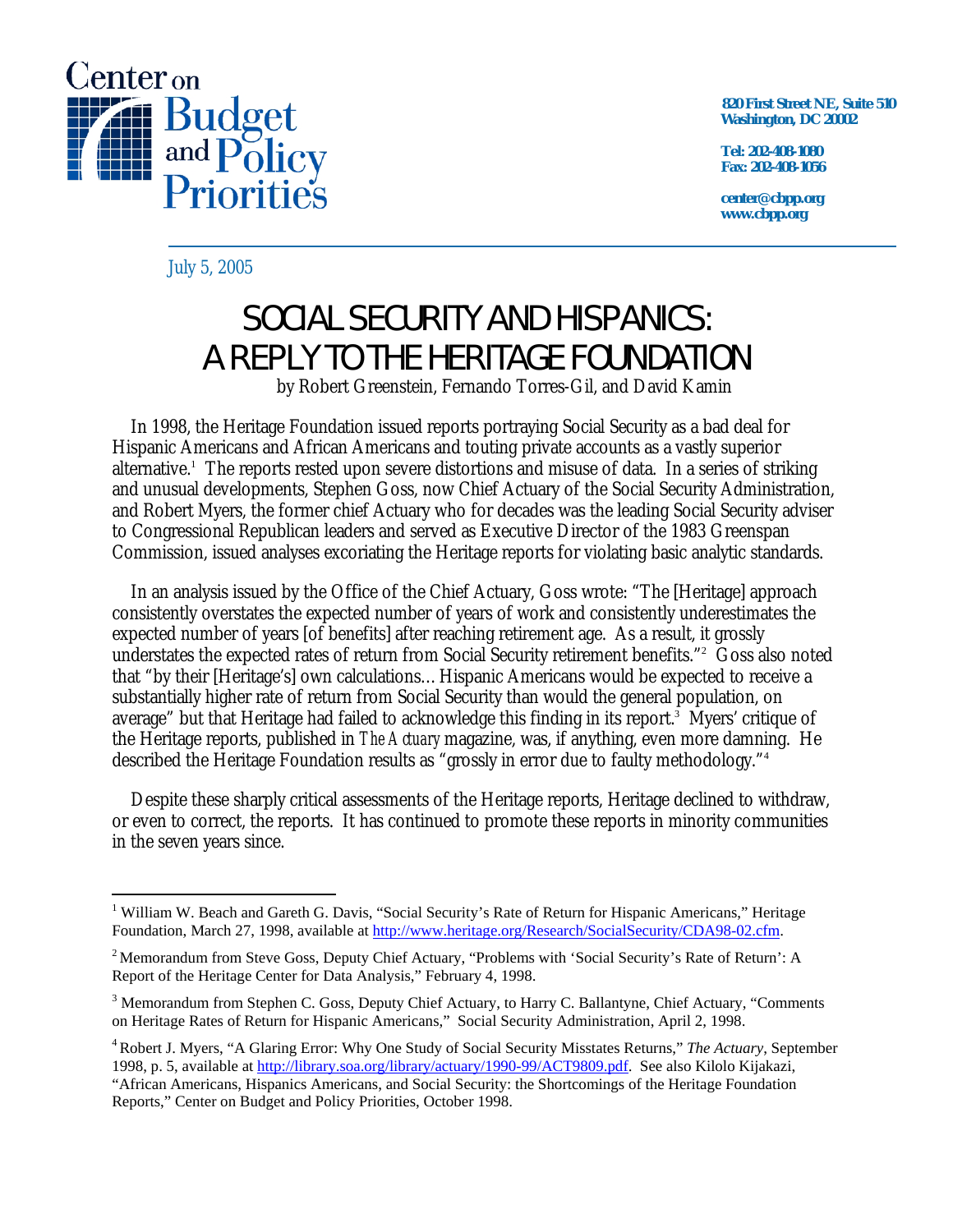On June 28, 2005 the Center on Budget and Policy Priorities issued two analyses and a related policy brief on issues related to Hispanics and Social Security.<sup>5</sup> These analyses, co-authored with Fernando Torres-Gil, Director of the UCLA Center on Policy Research on Aging, sought to assess carefully the research and data in the field and to discuss the policy implications. On June 30, the Heritage Foundation issued an attack on the Center analyses.<sup>6</sup> The Heritage attack exhibits some of the same trademarks of the earlier Heritage reports. It rests heavily on distortion and misrepresentation.

## Setting up "Straw Men" by Misrepresenting the Center's Analyses

The Heritage attack claims that the CBPP's reports reject measures to bring Social Security deficits and revenues into line and thus that "CBPP endorses the continuation of the status quo." This is simply incorrect. The Center's reports repeatedly state that a balanced mix of benefit reductions and progressive revenue increases to restore long-term Social Security solvency is needed. Several specific measures are discussed.

Heritage ignores this. It implies instead that the Center favors either letting the trust fund become insolvent, leading to large benefit cuts after that date, or substantially raising the payroll tax rate to cover scheduled benefits. Heritage launches into a discussion of why either outcome would be adverse for Hispanics.

But the Center reports do call for action to restore solvency, contrary to the Heritage claims, and the Center's proposals *do not* involve raising the payroll tax rate. The CBPP reports criticize the President's Social Security plan for relying solely on benefit cuts to restore solvency, an approach that would be injurious to the Hispanic community. The reports explain that Hispanics would fare better under plans that restore solvency through a mix of benefit adjustments and progressive revenue enhancements.

The CBPP reports go on to present a series of options to bolster Social Security's revenues, none of which involve raising the payroll tax rate. These options include raising the Social Security payroll tax cap (now set at \$90,000), an idea floated earlier this year by Senator Lindsay Graham (R-SC); imposing a small tax on earnings above the payroll tax cap, as proposed by economists Peter Diamond and Peter Orszag; and maintaining a scaled-back estate tax, perhaps at its 2009 parameters (i.e., with a \$7 million exemption for couples and a \$3.5 million exemption for individuals) and dedicating the revenue from that estate tax to Social Security. These revenue-raising approaches would barely touch Hispanics; only two percent of Hispanic workers have earnings above the payroll tax cap in any year,<sup>7</sup> and, by 2011, only three-tenths of one percent of all estates would be

 $\overline{a}$ 

<sup>5</sup> Fernando Torres-Gil, Robert Greenstein, and David Kamin**,** "The Importance of Social Security to the Hispanic Community," Center on Budget and Policy Priorities, June 28, 2005, available at<http://www.cbpp.org/6-28-> 05socsec2.htm. Fernando Torres-Gil, Robert Greenstein, and David Kamin, "Hispanics and Social Security Reform: The Implications of Reform Proposals," Center on Budget and Policy Priorities, June 28, 2005, available at [http://www.cbpp.org/6-28-05socsec3.htm.](http://www.cbpp.org/6-28-05socsec3.htm) Fernando Torres-Gil, Robert Greenstein, and David Kamin, Policy Brief: "Hispanics' Large Stake in the Social Security Debate," June 28, 2005, available at<http://www.cbpp.org/6-> 28-05socsec.htm. 6

<sup>&</sup>lt;sup>6</sup> William W. Beach and Andrew M. Grossman, "Hispanic Workers Should Back Personal Accounts," Heritage Foundation, June 30, 2005, available at [http://www.heritage.org/Research/SocialSecurity/wm782.cfm.](http://www.heritage.org/Research/SocialSecurity/wm782.cfm) 

<sup>7</sup> Census Bureau, Current Population Survey, March 2004, data available at <http://ferret.bls.census.gov/> macro/032004/perinc/new10\_001.htm.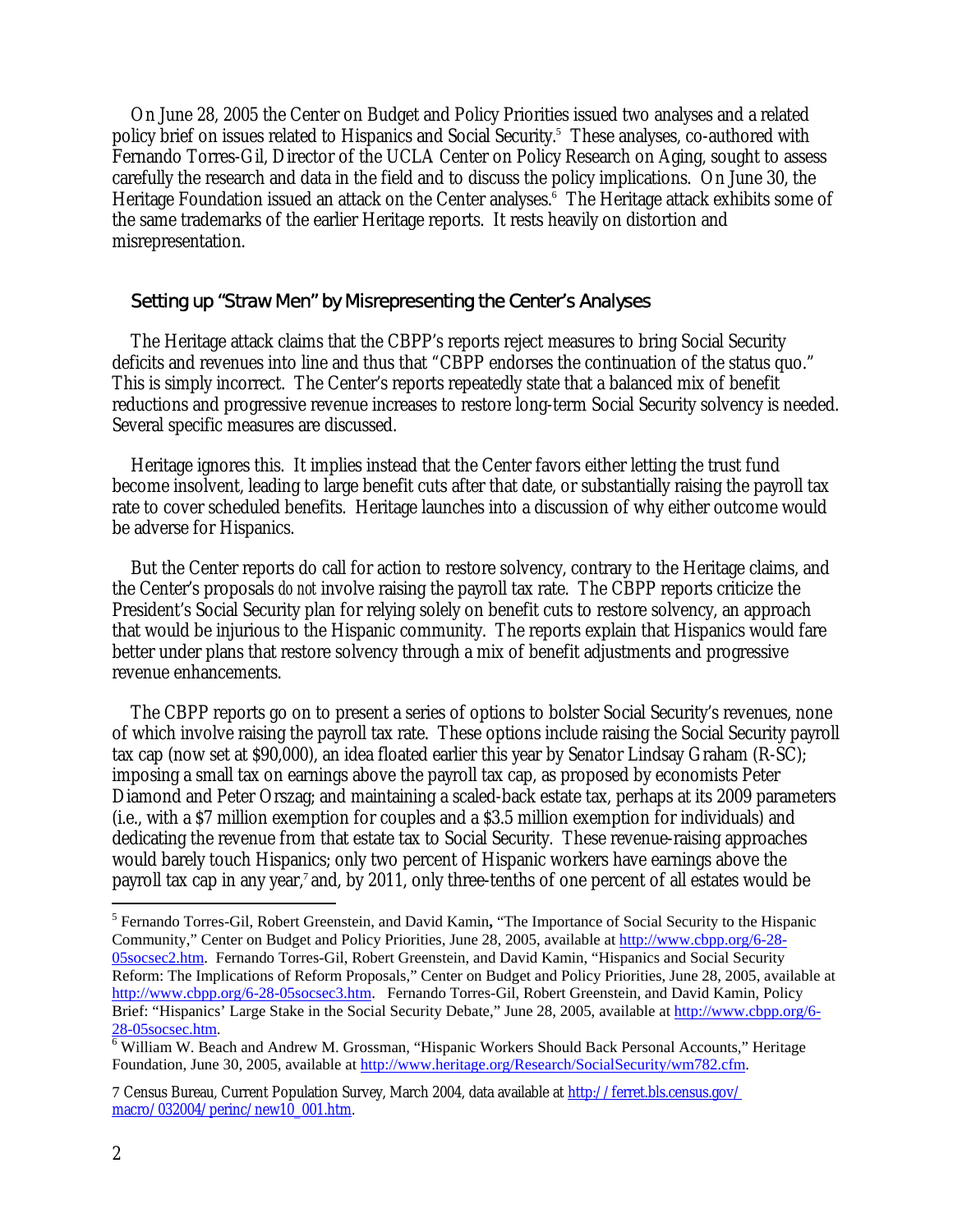affected by an estate tax with these features, according to data from the Urban-Brookings Tax Policy Center. Heritage fails to acknowledge either that these are the revenue proposals the Center reports recommend or that the reports call for combining one or more such measures with adjustments in Social Security benefits to produce a balanced package that restores solvency.

## The "Nest Egg"

 $\overline{a}$ 

Heritage also misrepresents other Center policy recommendations as well as the policy course that Heritage itself favors with regard to private accounts. Heritage touts the approach that it favors — "carve-out" private accounts — as allowing "low- and moderate-income workers voluntarily to build a nest egg for themselves and their children by setting aside some of their own Social Security taxes in a Personal Retirement Account." Heritage fails to disclose that under the proposals for "carveout" private accounts (such as the President's proposal and the plan recently offered by Senator Jim DeMint), a worker's Social Security benefits would be reduced in return for the worker's being allowed to divert some of his or her payroll tax revenue into an account. Specifically, a worker's Social Security benefits would be cut dollar for dollar for each dollar he or she deposited in a private account and would be cut in addition by the amount that the account would have accumulated if the account had earned 2.7 percent to 3.0 percent above the inflation rate (or about 5.5 percent overall). Workers whose accounts earned less than this would lose money on the deal; they would be made worse off by electing a private account. Workers whose accounts earned more than this would come out ahead. In a recent analysis of the private accounts that President Bush has proposed, Yale economist and noted financial market expert Robert Shiller (author of *Irrational Exuberance*) projected that people electing the accounts would end up worse off 32 percent to 71 percent of the time.<sup>8</sup>

As a result, what Heritage proposes is less a "nest egg" than a bet. Some people would come out ahead. Others would lose.

A sounder and more secure approach to building a "nest egg" is discussed in the Center reports. Although Heritage says the Center reports argue that young workers, including Hispanics, "should rely *more* on Social Security as it is currently constructed" (emphasis added), the opposite is true. The Center analyses explain that Hispanics rely more on Social Security in retirement than do other workers in large part because Hispanics have much lower rates of participation in employersponsored pension plans and much less in retirement saving. The Center analyses call for substantial reforms in tax incentives and other rules related to pension and retirement plans in order to bolster retirement saving by Hispanics.

Recent studies demonstrate persuasively that modifying employer-sponsored plans by converting them to "automatic enrollment" plans, in which workers are enrolled automatically unless they opt out, could increase participation substantially among Hispanics.<sup>9</sup> Another key reform would involve expanding a feature of the tax code known as the saver's credit and extending this credit to workers who do not earn enough to owe federal income tax. This, too, would have a large effect on Hispanics. These and other such reforms related to retirement saving have been discussed in a series of important papers issued in recent months by the Retirement Security Project at the Brookings Institution. Such reforms would enable many more Hispanics to build retirement

<sup>&</sup>lt;sup>8</sup> Robert J. Shiller, "The Life-Cycle Personal Accounts Proposal for Social Security: An Evaluation," March 2005, available at [http://www.irrationalexuberance.com/shillersocsec.doc.](http://www.irrationalexuberance.com/shillersocsec.doc) 

<sup>&</sup>lt;sup>9</sup> See, for example, Brigitte C. Madrian and Dennis F. Shea, "The Power of Suggestion: Inertia in  $401(k)$ Participation and Savings Behavior," *Quarterly Journal of Economics*, vol. 116, no. 4, November 2001.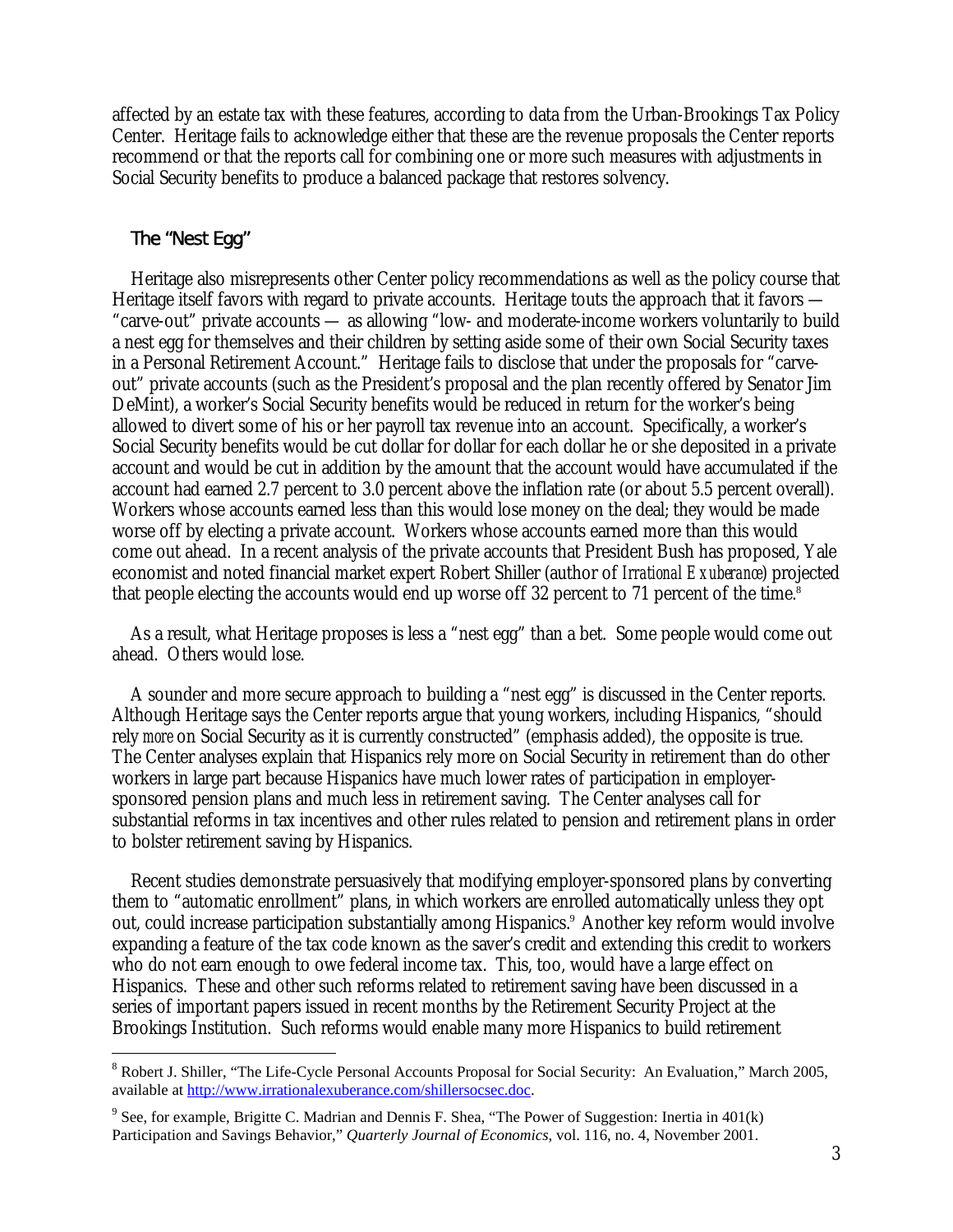accounts — a nest egg, if you will — *on top of* Social Security, rather than doing as the Heritage Foundation favors and merely replacing one type of "nest egg," guaranteed Social Security benefits, with another type of "nest egg" in the form of personal accounts.

To be sure, if more low- and moderate-income workers — including more Hispanics — start building tax-favored retirement accounts such as 401(k)s and IRAs, there will be a cost to the Treasury. These costs should be offset, not deficit financed. That can be done by closing unproductive tax breaks — a report issued earlier this year by the Congressional Joint Tax Committee identified tens of billions of dollars of potential savings in this area — and by scaling back excessive tax cuts enacted in recent years for those at the top of the income scale. The Urban Institute-Brookings Institution Tax Policy Center reports that when the tax cuts enacted in recent years are fully in effect, people who make more than \$1 million a year will receive annual tax cuts averaging more than \$135,000 each, in today's dollars. Scaling back such tax cuts and closing unproductive special-interest tax breaks would be a more beneficial way to fund retirement saving accounts for Hispanic Americans than to fund such accounts by cutting Social Security benefits.

## Misrepresenting the Views of the Congressional Budget Office

Finally, the Heritage paper misrepresents the views of the Congressional Budget Office. In its reports, CBO has explained that: 1) on average, stocks generate a higher rate of return than bonds; 2) the reason that the average return is higher on stocks than on bonds is that stocks are riskier investments and must offer a higher average return over time to induce people to take the risk of investing in them; and 3) in assessing the returns that workers would receive from private accounts invested partly in stocks, analysts must adjust the average returns from stocks downward to reflect the fact that those returns are only averages and that many people will do less well.<sup>10</sup> This process is known as "risk adjustment." It is scrupulously followed in all CBO reports in which CBO estimates the retirement income that workers would receive under plans that would replace part of Social Security with private accounts. (The Office of Management and Budget also uses this approach in its budgetary treatment of the finances of the Railroad Retirement System.<sup>11</sup>)

 $\overline{a}$ 

 $10$  For instance, CBO endorsed the concept of risk adjustment in a report issued several years ago in which it examined the effect of having the U.S. Government shift some of its assets from Treasury bonds to stocks. CBO wrote: "Government investment in private securities does not offer a free lunch: although it would increase the expected value of budgetary resources, it would do so at the cost of exposing the government, future taxpayers, and beneficiaries of federal programs to greater risk. If that risk was taken into account, the returns on private securities would be no greater than the returns on government securities." CBO, Evaluating and Accounting for Federal Investment in Corporate Stocks and Other Private Securities, 2003, available at <http://www.cbo.gov/showdoc> .cfm?index=4023&sequence=0.

Accordingly, CBO uses risk adjustment when it estimates the returns that private accounts included in Social Security plans would produce. CBO has explained, "…the effects of the higher expected returns in [individual accounts] investments are computed net of the cost of the additional risk. Thus, the returns are 'risk-adjusted' and set equal to the returns on Treasury bonds." CBO, Long-term Analysis of Plan 2 of the President's Commission to Strengthen Social Security, 2004, available at [http://www.cbo.gov/showdoc.cfm?index=5666&sequence=0.](http://www.cbo.gov/showdoc.cfm?index=5666&sequence=0)